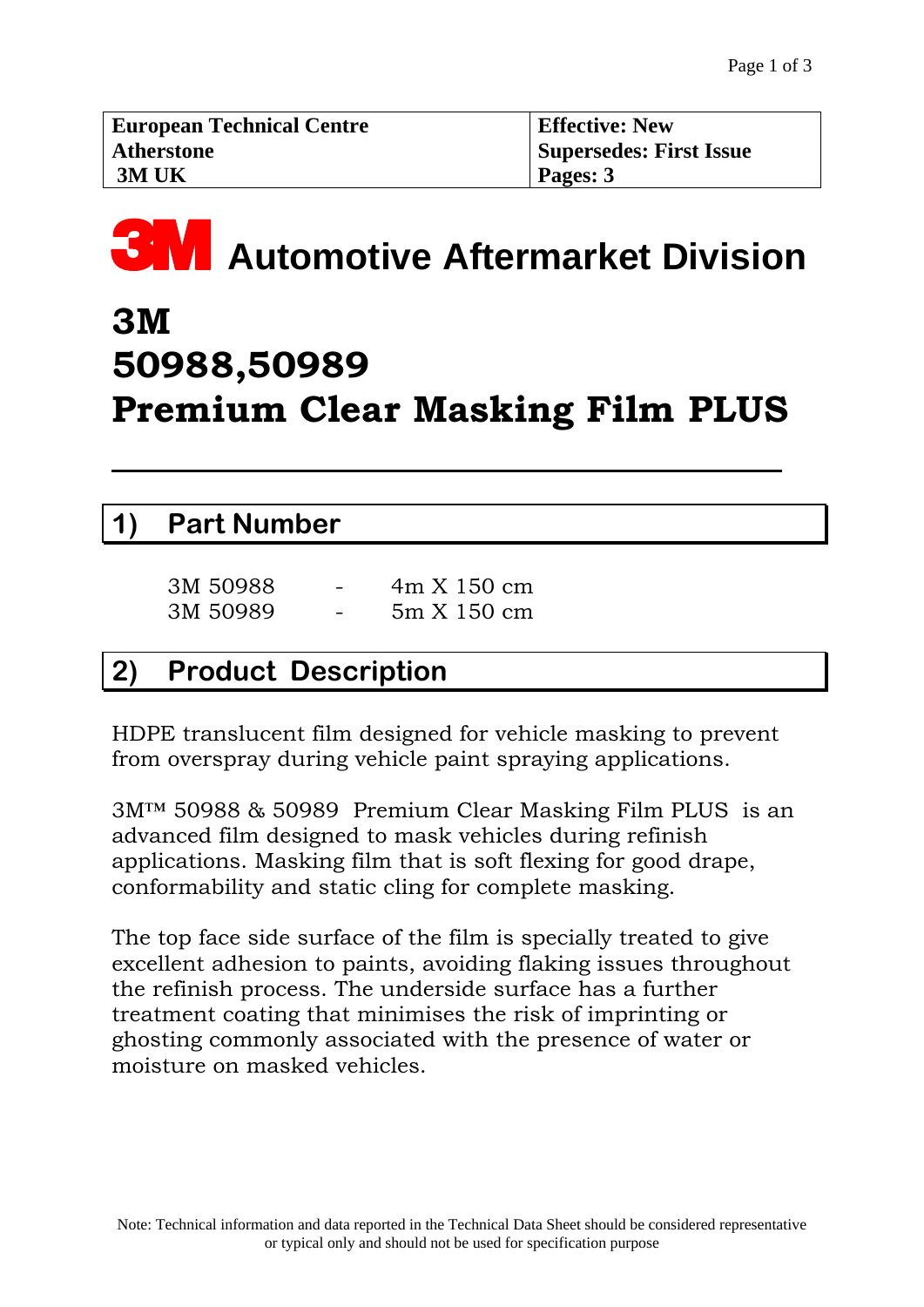# **3) Physical Properties**

| Film Colour              | : Purple translucent  |
|--------------------------|-----------------------|
| Caliper                  | $: 16.50$ micron      |
| Tensile strength (MD/TD) | : 6000 / 3000 av. psi |
| Tear strength (MD/TD)    | : 10 / 100 g          |
| Temperature performance  | $: 120^{\circ}$ C     |

Satisfactory performance and clean removal of 3M 50988 & 50989 will be achieved at varying temperatures/time exposure on many substrates. Tests should be conducted to establish product performance parameters in your process conditions.

# **4) Applications / Performance**

3M 50988 is designed for masking vehicles during paint spray applications. The temperature resistance up to 120°C for 1 hr allows all methods of drying including IR-lamps and ovens.

Masking film must be applied to the substrate for masking application with "3M Logo" facing upwards .This surface provides excellent paint adhesion. If vehicle is soaking wet, recommend that the excess moisture is wiped off the vehicle prior to applying the film.

Recommend using the Clear Masking Film trolley dispenser (Part No. 50872) for ease and convenience of dispensing the product for masking the vehicle.

### **5) Packaging**

Individually packaged rolls in a carton.